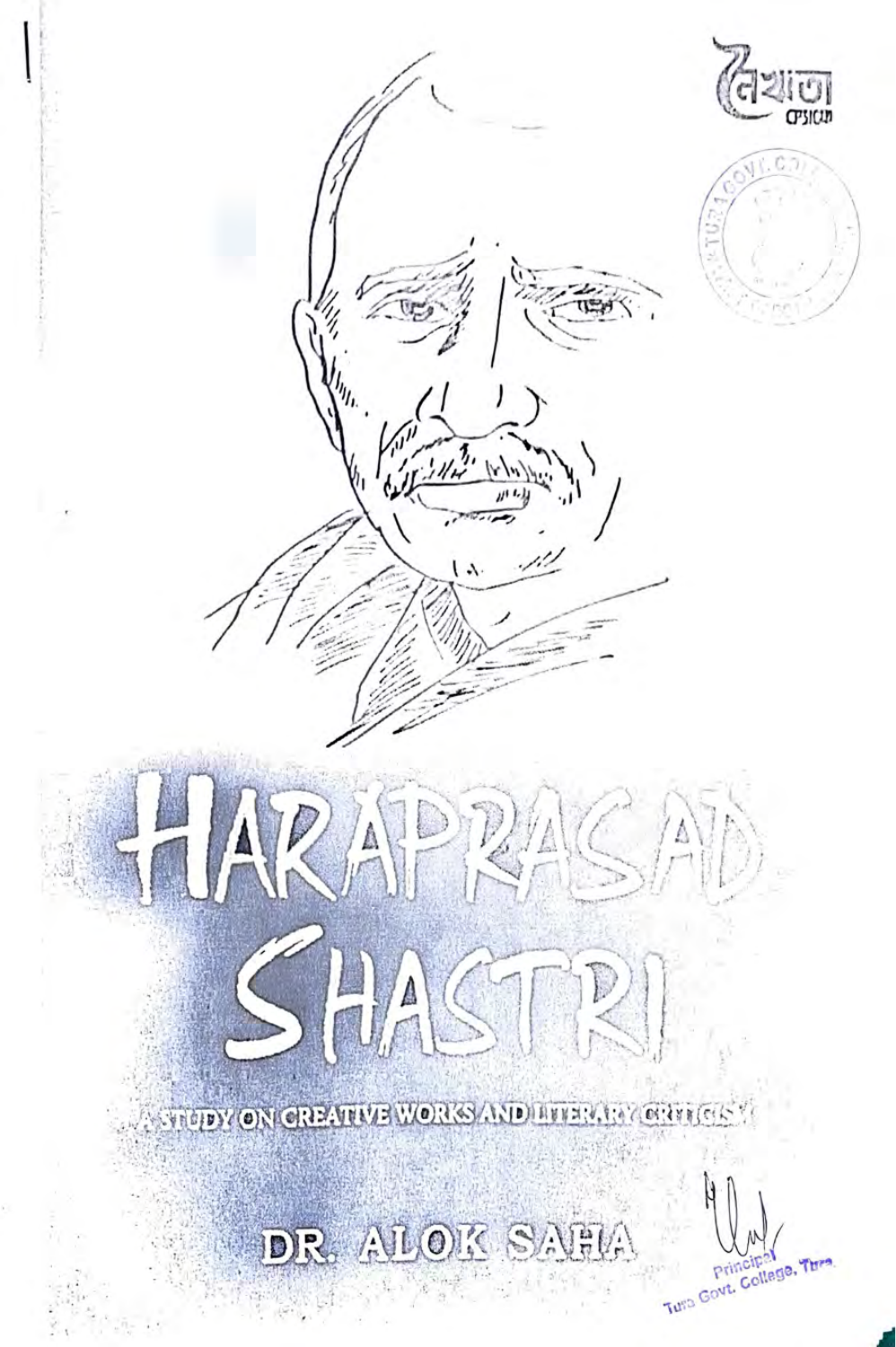

It seems that the Bengal has forgotten Haraprasad Shastri. But he was supposed to be remembered for the new style he introduced in writing Bengali prose. The style, which was contemporary and co-related to that of Bankimchandra but at the same time different from it for some aspects.

Readers merely know him as the discoverer and editor of Charyapada and the author of Bener Meye. But Haraprasad has a greater contribution in the fields of ancient literature, history, folklore, archeology, Buddhism and so on. Haraprasad always advocated writing a Bengali grammar according to the rules of Bengali Language, not of Sanskrit and if necessary, to use words from colloquial language. The book examines these things honestly.

Sketch by Cover Design by<br>Charu Pintu Nikhilesh Rov **Nikhilesh Roy** 

· ·

·"" **GO** 

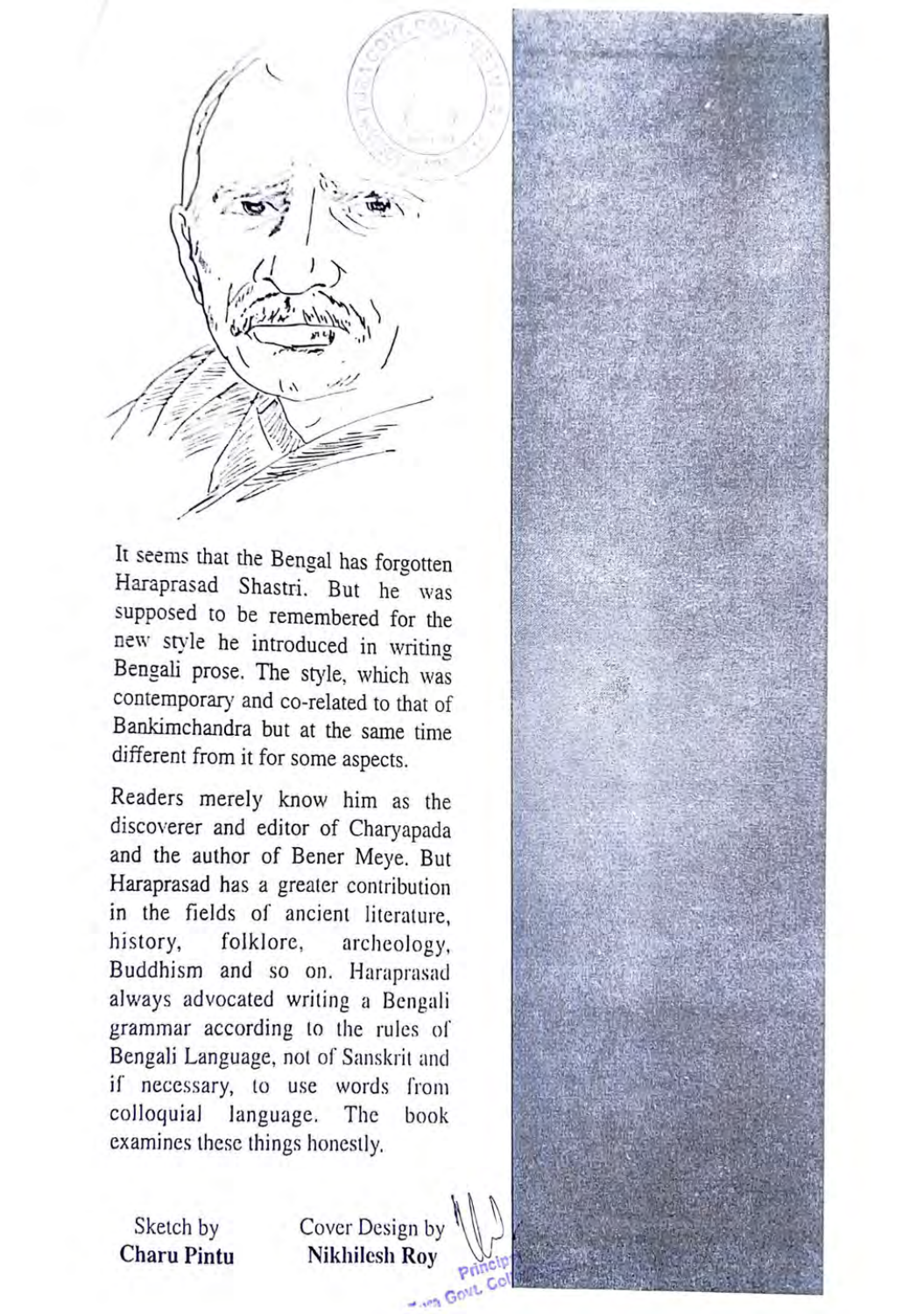



**HARAPRASAD SHASTRI**  AStudy on Creative Works and Literary Criticism **Dr. Alok Saha** 

> প্ৰথম প্ৰকাশ : আগস্ট ২০১৯  $@$  লেখক

- প্ৰকাশন<br>নৈঋতা ক্যাফে - প্রকাশন<br>নৈঋতা ক্যাফে ~:R~' qp,f: 1:)1:)~' erl®l<ll'1, ~~' ffl ~'um-~~oq, <m.'11WT +88-0197-7731146, [noihrita.cafe@gmail.com](mailto:noihrita.cafe@gmail.com)  <www.noihritacafe.com>

#### পরিবেশক

ৱকমাৰি ডটকম বাংলাদেশ ৰাতিঘৱ, ঢাকা-সিলেট-চউগ্ৰাম  $\Phi$  कवि भानभ, णका । भथभा, काँणेवन, णका অভিযান পাবলিশার্স, কলকাতা

প্ৰচ্ছদ

নিখিলেশ রায় হরপ্রসাদ শাম্রী ক্ষেচ : চারু পিন্টু

**~:~Q'o~**  INR 650 US\$ 30 UK 30€ 30£

**HARAPRASAD SHASTRI**  A Study on Creative Works and Literary Criticism By **Dr. Alok Saha** 

A Publication of Noihrita Cafe; 1st Edition: August 2019 Flat: B2, H:339 Jafrabad Shankar West dhanmondi Dhaka 1207 Bangladesh

ISBN: 978-984-8086-57-5

Tura Govt. College.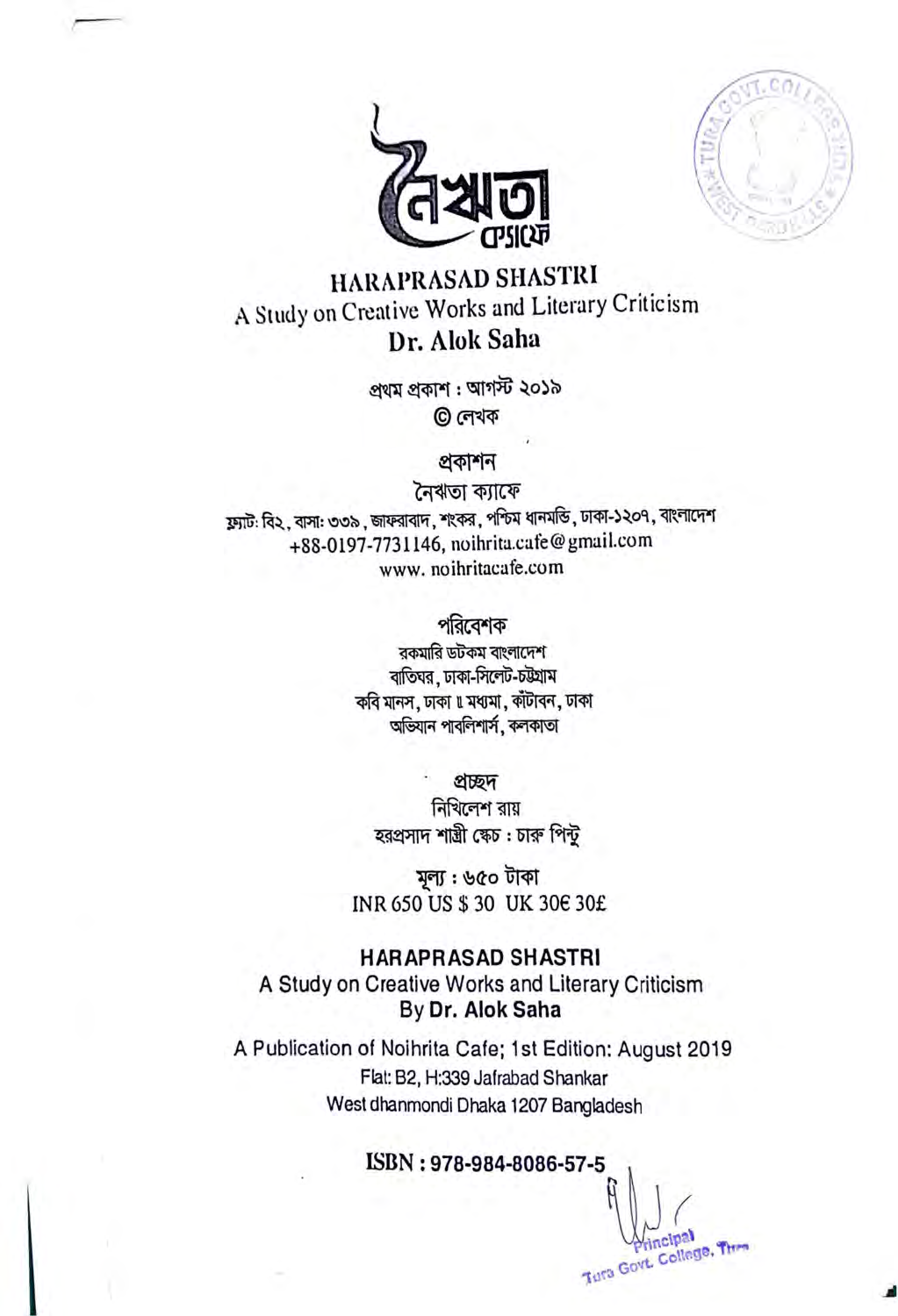# **CONTENTS**

|  |                                                                  |                                              | Page No.             |  |
|--|------------------------------------------------------------------|----------------------------------------------|----------------------|--|
|  | Preface                                                          |                                              | ix                   |  |
|  | Introduction                                                     |                                              | xii                  |  |
|  | Abbreviations                                                    |                                              |                      |  |
|  | <b>CHAPTER-I: Life and Works of Haraprasad Shastri</b>           |                                              | xvii<br>19           |  |
|  | 1.1                                                              | <b>Birth and Ancestry</b>                    |                      |  |
|  | 1.2                                                              | Education                                    |                      |  |
|  | 1.3                                                              | Service                                      |                      |  |
|  | 1.4                                                              | Literary Works                               |                      |  |
|  | <b>CHAPTER-II : Literary Works : A Critical Study</b><br>٠<br>39 |                                              |                      |  |
|  | 2.1                                                              | Introduction                                 |                      |  |
|  | $2.2\,$                                                          | <b>Novels</b>                                |                      |  |
|  | $2.3^{\circ}$                                                    | <b>Short Stories</b>                         |                      |  |
|  | 2.4                                                              | Miscellaneous                                | $\mathbf{v}_{\perp}$ |  |
|  | <b>CHAPTER-III : Writings on Jndology and Folk-Lore :</b>        |                                              |                      |  |
|  |                                                                  | <b>An Assessment</b>                         | 74                   |  |
|  | 3.1                                                              | Introduction                                 |                      |  |
|  | 3.2                                                              | Writings on Indian History                   |                      |  |
|  | 3.3                                                              | Writings on Veda and Purana                  |                      |  |
|  | 3.4                                                              | Writings on Indian Folk-lore                 |                      |  |
|  | <b>CHAPTER-IV: Writings on Buddhism</b>                          |                                              |                      |  |
|  | 4.1                                                              | Introduction                                 |                      |  |
|  | 4.2                                                              | The Rise, Development and Decline of Buddism |                      |  |
|  | 4.3                                                              | The Remainings of Buddhism in Bengal         |                      |  |
|  |                                                                  |                                              |                      |  |
|  |                                                                  |                                              |                      |  |
|  |                                                                  |                                              |                      |  |

 $7.072$  Gove

an a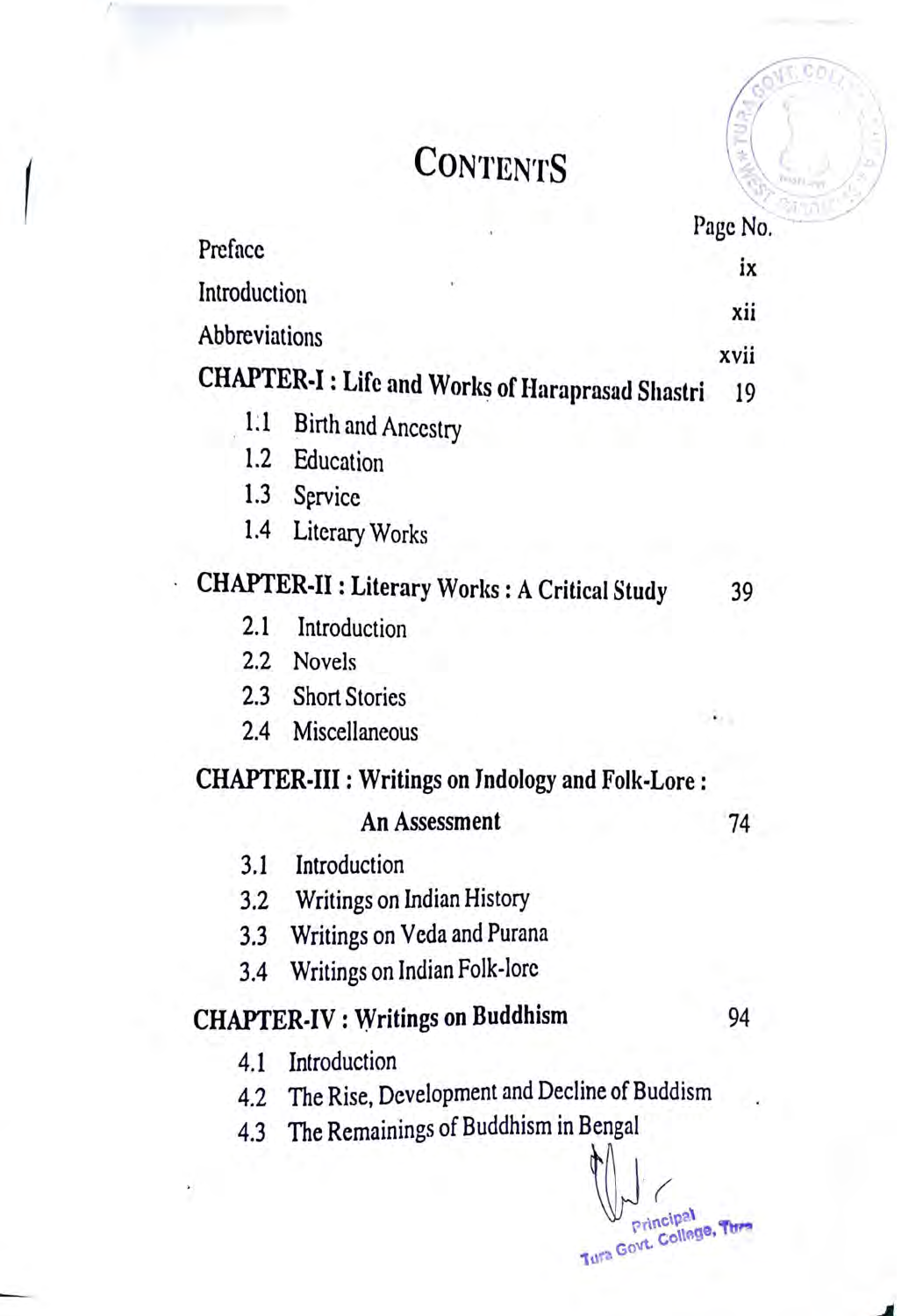|                                                            | 122                                                                      |
|------------------------------------------------------------|--------------------------------------------------------------------------|
| Introduction                                               | VT.Co                                                                    |
| Keertilata                                                 |                                                                          |
| Hajar Bachharer Puran Bangla Bhasay<br>Bouddha Gan O Doha. |                                                                          |
| <b>CHAPTER-VI</b> : Criticism of Sanskrit Literary         |                                                                          |
|                                                            | 142                                                                      |
| Introduction                                               |                                                                          |
| Meghadoot Byakhya                                          |                                                                          |
| Kalidaser Basanta Barnana                                  |                                                                          |
| Raghubansha                                                |                                                                          |
| CHAPTER-VII : Bengali Language :                           |                                                                          |
| <b>His Thoughts and the Style</b>                          | 169                                                                      |
| His Thoughts on the Bengali language.                      |                                                                          |
| Prose Style of Haraprasad Shastri                          |                                                                          |
| Conclusion                                                 | 199                                                                      |
| <b>Bibliography</b>                                        | 205                                                                      |
| Annexure                                                   | 216                                                                      |
|                                                            | CHAPTER-V : Research and Edited Works<br>Works in Bengali: An Evaluation |

Canada and More

**ISK** 

**And Allege** 

Principal<br>Tura Govt, College, Tura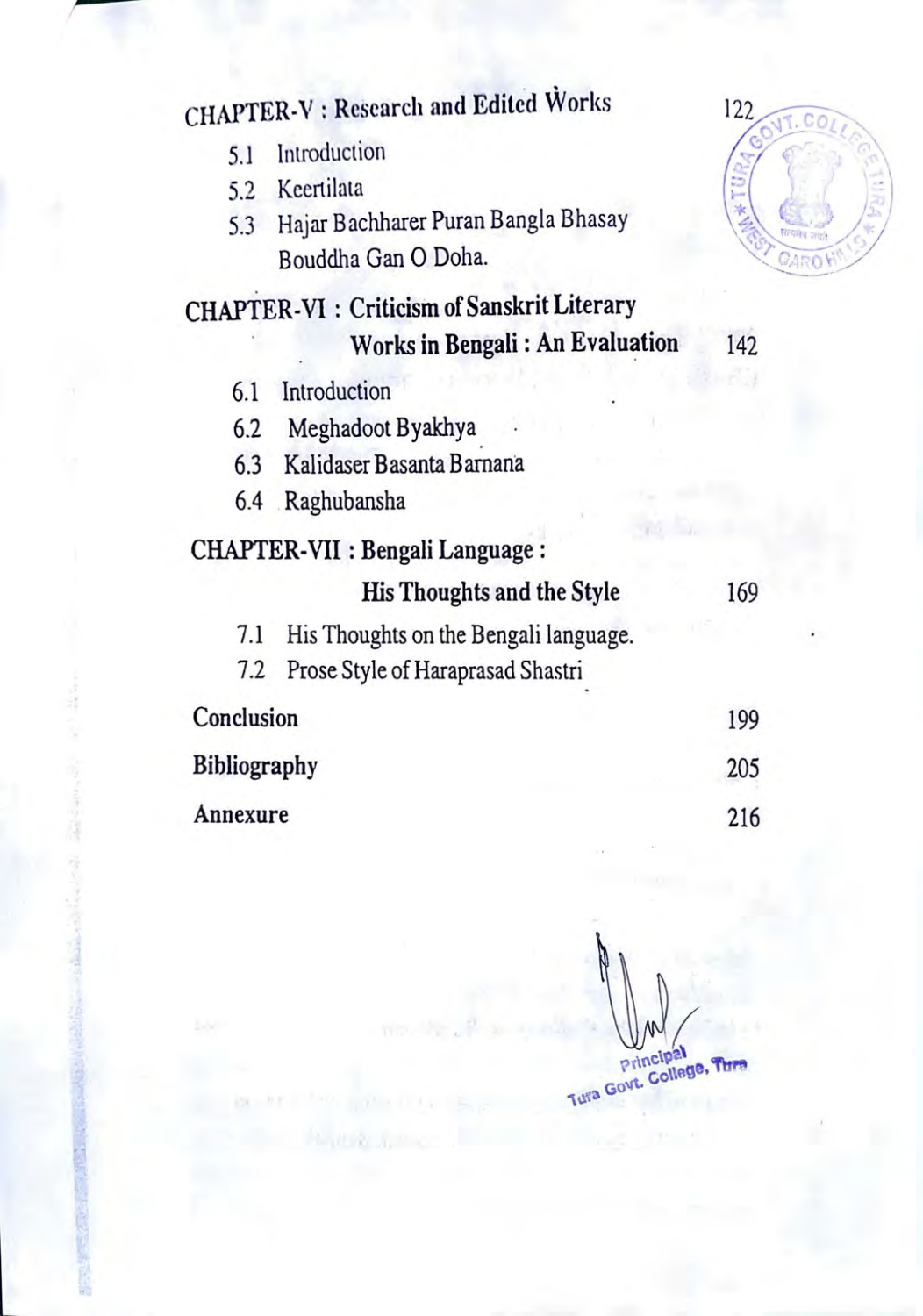**1 llf:l Go"1-**

### **Chapter-I**

## LIFE AND WORKS OF **HARAPRASADSHASTRI**

#### 1.1 Birth and ancestry

Mahamahopadhyay Haraprasad Shastri was born on 6th December, 1853 A.D. at Naihati in North 24 Parganas District in West Bengal.

Ancestors of this famous academician family used to live at Kumira village of Jessore (later Khulna) district of undivided Bengal. The seventh forefather of his family, Rajendra Vidyalankar was the royal pandit at the [court.of](https://court.of) the king of Naldanga in the later part of seventeenth century. From that time the members of this family have been practicing Sanskrit at the *tol.* The grand grandfather of Mahamahopadhyay Haraprasad Shastri, Pandit Manikya Tarkabhushan (1707-1806) left Kumira forever and settled at Naihati permanently.At that time many of the well-off and talented people started to gather in this locality with the hope of rapid development both in culture and economy.

Pandit Manikya Tarkabhushan became famous even when he opened a*tol* and started teaching Sanskrit and logic. The zamindar of Hali Shahar, Sabarna Santosh Roy Choudhury and the Maharaja of Nadia, Krishnachandra gave him some land. Gradually the popularity of Manikya Pandit spreaded over Naihati and Bhatpara. The judgdes and the administration of East India Company used to take help of Pandit Manikya Tarkabhushan for explanation of Hindu Law and Acts. Sir William Jones, (the founder of the Asiatic Society

**t t t college, Tur**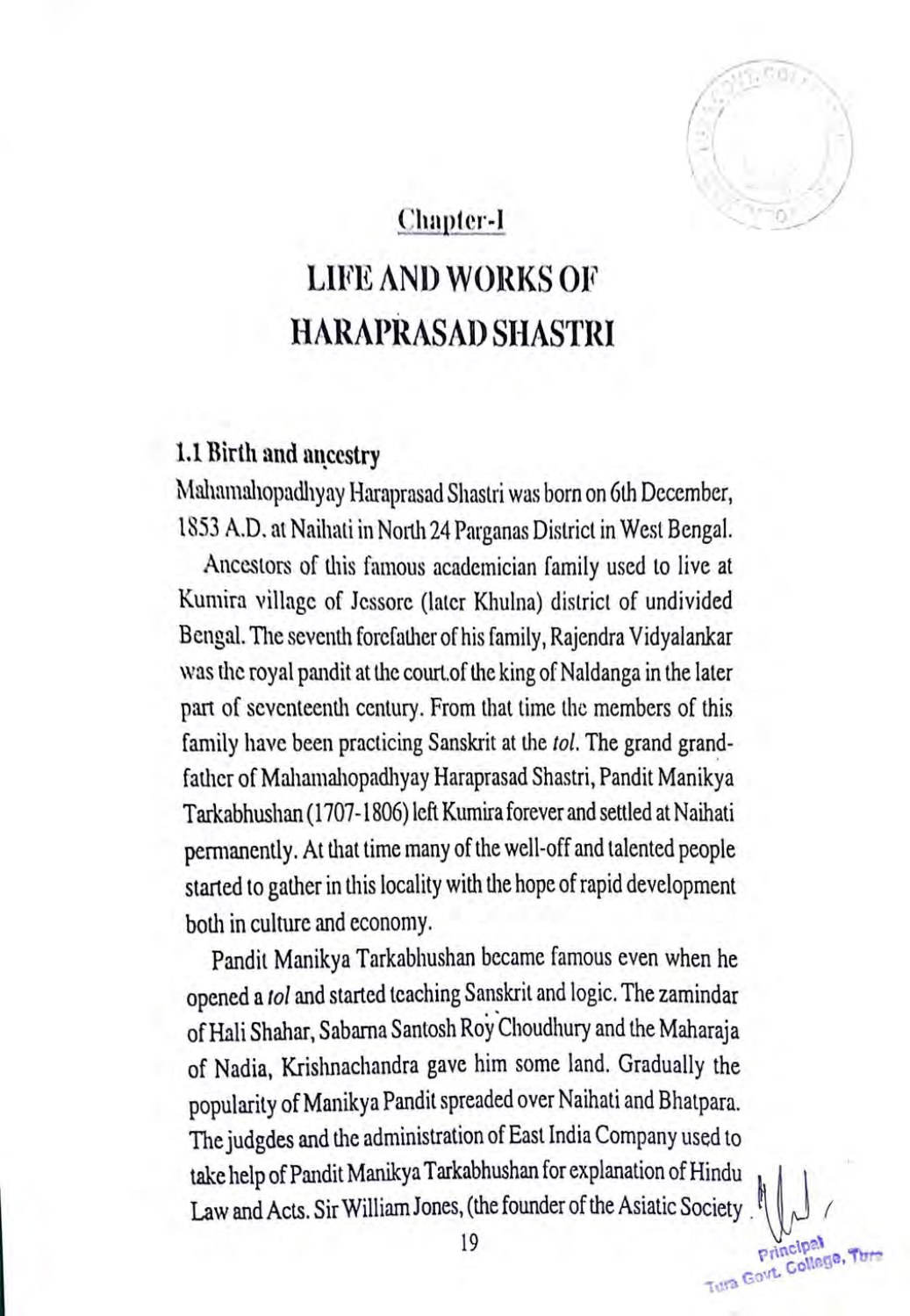



-**r.** 

 $T$   $G$   $\rightarrow$   $N$ 

Principal<br>College, Turn

Dr. Alok Saha, a critic and essayist, hailed from Coach Behar district of West Bengal India, did his masters from North Bengal University in Bengali, and was awarded M. Phil and Ph. D from Gauhati University. His 'Titas Akti Nadir Nam : Ekti Nibir Path' written in Bengali, is already very popular to the students and researchers both in West Bengal and Bangladesh. Dr. Saha is serving as the Head of the Department of Bengali, in Tura Government College, Tura, Meghalaya. Besides, he acts the Guest Lecturer in the Department of Bengali, IDOL, Gouhati University, Assam, India as well as in the Department of Bengali, Distant Education, University of North Bengal. Ancient India, folk-lore, modern poems and fictions are the fields of his interest.

নৈঋতা ক্যাফ্লে, ঢাকা, বাংলাদেশ থেকে প্ৰকাশিত ড. অলোক সাহার অনান্য বই

Haraprasad Shastri : A Study on Creative Works and Literary Criticism

তিতাস একটি নদীর নাম: নান্দনিক ও প্রাসঙ্গিক পাঠ

Portrait Photography by Rahel Rajib

I